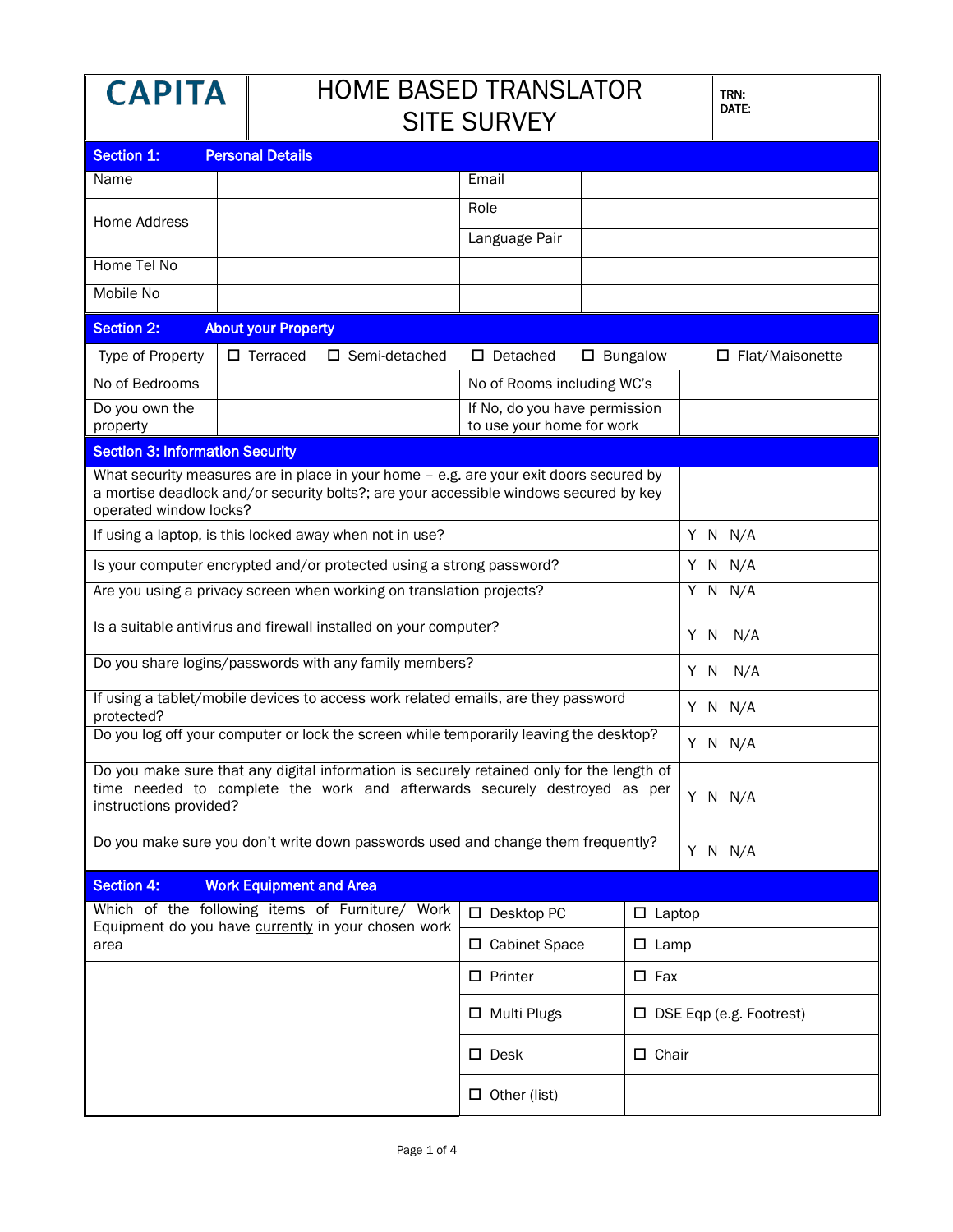| sufficient<br>there<br>ls.<br>space<br>in.<br>your<br>designated work area to accommodate<br>the work equipment?                                                                                                                                 | Y/N | Is the suitable working area also used by<br>family members and or visitors? | Y/N |  |
|--------------------------------------------------------------------------------------------------------------------------------------------------------------------------------------------------------------------------------------------------|-----|------------------------------------------------------------------------------|-----|--|
| Can you make sure that any required<br>phone communication with the project<br>manager is held in a discreet and<br>confidential manner? (i.e. do not discuss<br>confidential matters within earshot or<br>windows or doors, or in public areas) | Y/N | Do you ensure a 'clean desk' policy at the<br>end of your work shift?        | Y/N |  |
| Have you received, fully understood, signed and<br>returned the Translator Terms and Conditions, Code of<br>Conduct and Instructions?                                                                                                            |     | Y/N                                                                          |     |  |
| Please complete the remaining sections and return completed document to suppliers@capita-ti.com                                                                                                                                                  |     |                                                                              |     |  |
| Signed<br>Date                                                                                                                                                                                                                                   |     |                                                                              |     |  |
| Section 5:<br><b>Vendor Management Comments/Action</b>                                                                                                                                                                                           |     |                                                                              |     |  |
|                                                                                                                                                                                                                                                  |     |                                                                              |     |  |
| Signature:                                                                                                                                                                                                                                       |     | Date                                                                         |     |  |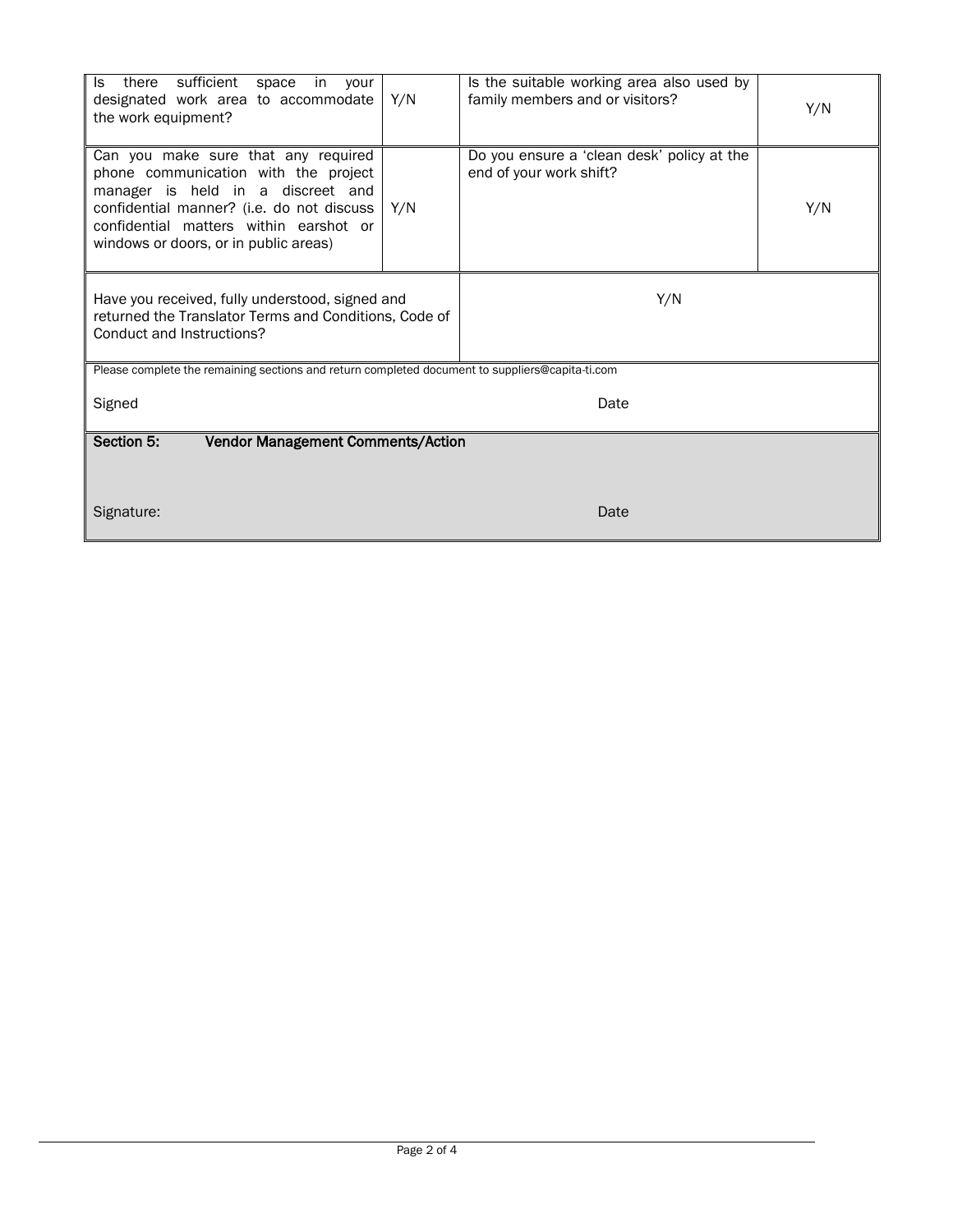## Translator NAME and TRN:

Sketch below a plan of the ground and upper floors of your home (where indicated) including approximate dimensions. Should your preferred dedicated work area be in a loft or basement please continue on a separate sheet of paper. Use the key below to indicate the location of the various resources:

## GROUND FLOOR

| Telephone sockets (please state type e.g. analogue (TA) or | $L:$ Lights               | W: Windows          |
|------------------------------------------------------------|---------------------------|---------------------|
| digital (TD))                                              | <b>LS:</b> Light Switches | <b>R:</b> Radiators |

- E: Electric power outlets (please state whether single (ES) or F: Existing desk and storage P: Preferred location for home office double (EDB) and whether or not in current use. facilities
- CL The new communication line to be installed within your **D: Defice A:** Alternative location for home office of the office preferred work area and within one metre of a power socket

**LS:** Light Switches **R: Radiators**<br> **F:** Existing desk and storage **R:** Preferred location for home office